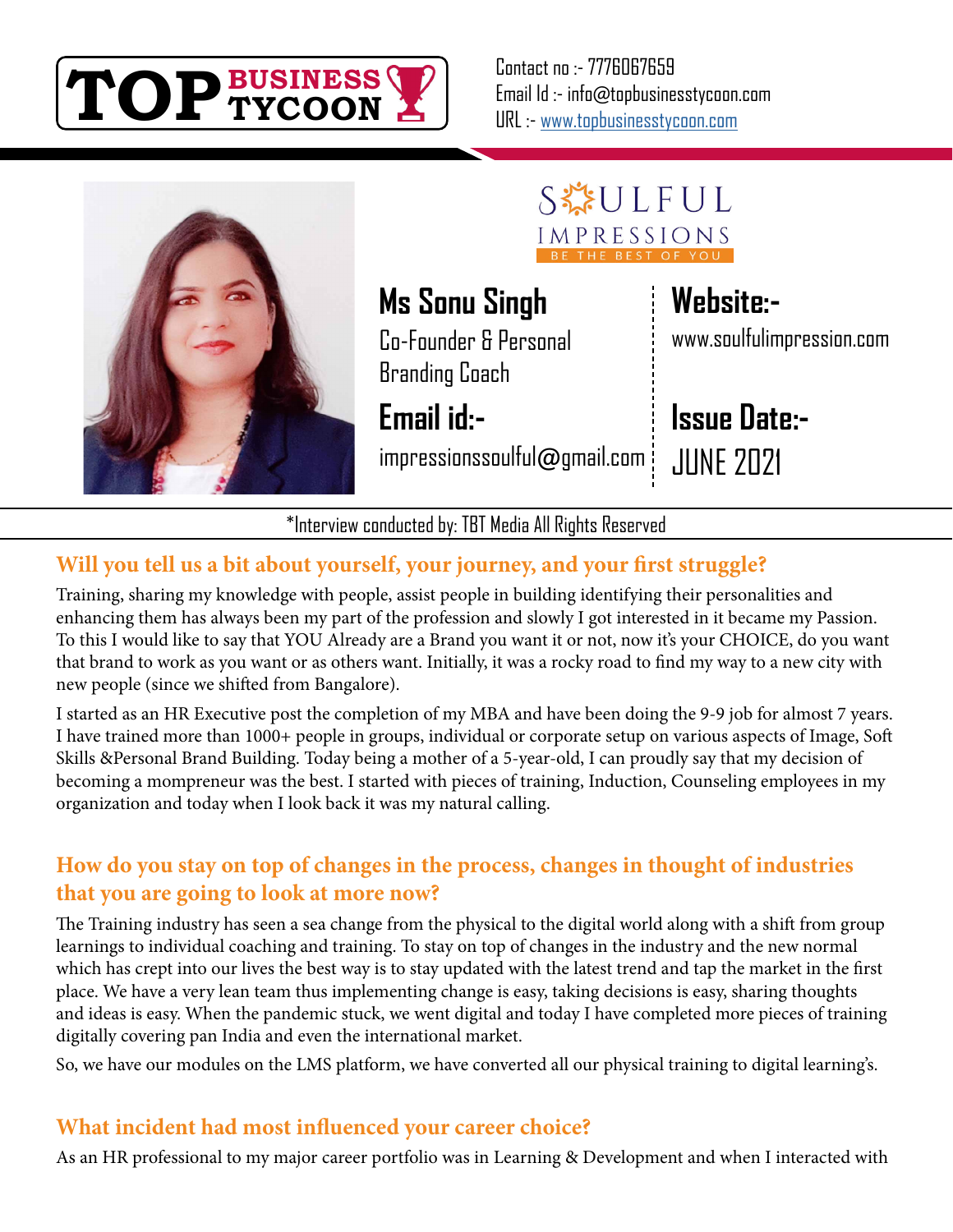# "Girl with the dreams becomes women with the vision." **SOULFUL IMPRESSIONS**

some of the best in the industry trainers, educators, coaches I was in awe with them I have personally worked with many stalwarts like Ms Sabira Merchant, Mr Hiren Vakil, Mr Abraham Koshy, Dale Carnegie & likewise. They all have inspired me and when I got the opportunity to choose between job & passion, I choose my inspiration. The decision was tough however with the support of my family I was able to take a step to fulfill my dreams.

#### **Why choose soulful IMPRESSIONS?**

We have workshops and webinar which are tailor-made as per the client's requirements, we never have the same content for all, as one shirt does not fit all, one content also does not fit all so we customize, and we believe in that. You do not need to worry about what others are doing, achieving, or growing what you need to worry about and prepare yourself with is HOW CAN YOU BE THE BEST VERSION OF YOURSELF every single day.

We work on the Vision of creating 1 million Magnetic Personalities by 2035 who can achieve anything Personally and Professionally at every threshold of their lives through our training or coaching interventions. So next time you want to build a Personality that would help you achieve Success for a day, week, year, or lifetime do not forget to DM us or email us. They would be so equipped with their strengths and know-how that they would not need any external validation.

#### **What Inspires SOULFUL IMPRESSIONS to step into the vast industry of Image Consultants? Also, we would like to know, how you manage to be in a positive mindset to motivate people even in working in different fields simultaneously.**

We at Soulful Impressions not only work on your outside appearance and body language to build a personality but we also work equally deep inside you to make you stronger there. Our corporate client's testimony or our individual client's testimony of achieving success, and getting inspired is what keeps us Motivated in such different fields. We need to keep pushing ourselves daily to evolve remain positive build our content and become more effective every time we meet a client because we know they are waiting for us. So, we work on both these aspects to build your personality and help you in achieving success.

What motivates us to keep working and contributing to this ocean is the satisfaction that we get seeing our happy and satisfied client. You can work on your existing personality and make it better to achieve your goals and success faster.